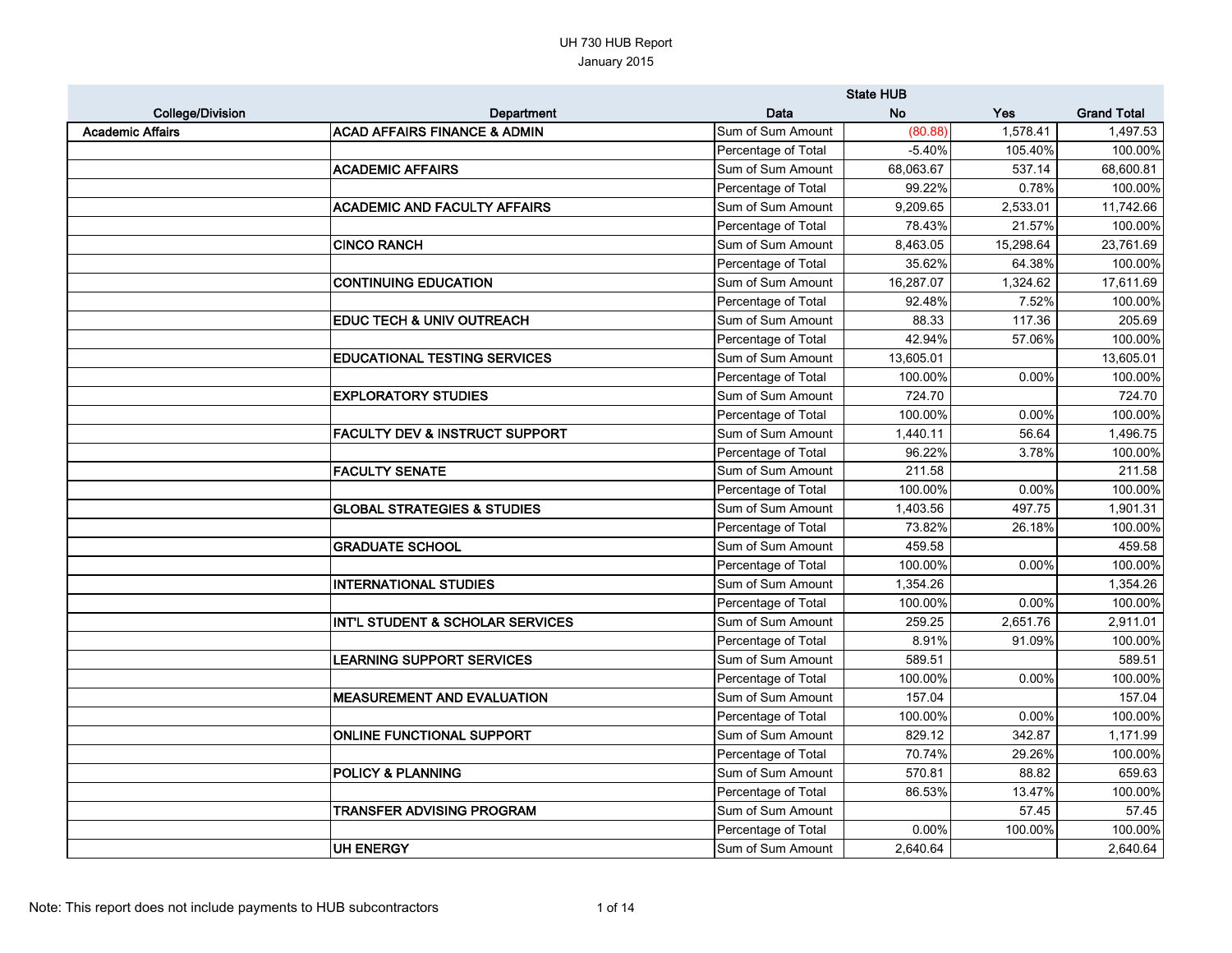|                                   |                                               |                     | <b>State HUB</b> |           |                    |
|-----------------------------------|-----------------------------------------------|---------------------|------------------|-----------|--------------------|
| <b>College/Division</b>           | Department                                    | Data                | <b>No</b>        | Yes       | <b>Grand Total</b> |
| <b>Academic Affairs</b>           | <b>UH ENERGY</b>                              | Percentage of Total | 100.00%          | $0.00\%$  | 100.00%            |
|                                   | UH OFF-CAMPUS SUPPORT                         | Sum of Sum Amount   | 10,218.64        | 1,092.03  | 11,310.67          |
|                                   |                                               | Percentage of Total | 90.35%           | 9.65%     | 100.00%            |
|                                   | <b>UH SUGAR LAND</b>                          | Sum of Sum Amount   | 60,186.32        | 21,444.35 | 81,630.67          |
|                                   |                                               | Percentage of Total | 73.73%           | 26.27%    | 100.00%            |
|                                   | UNDERGRADUATE ACADEMIC AFFAIRS                | Sum of Sum Amount   | 230.09           |           | 230.09             |
|                                   |                                               | Percentage of Total | 100.00%          | 0.00%     | 100.00%            |
|                                   | UNDERGRADUATE STUDENT SUCCESS                 | Sum of Sum Amount   | 5,244.70         |           | 5,244.70           |
|                                   |                                               | Percentage of Total | 100.00%          | 0.00%     | 100.00%            |
|                                   | UNDERGRADUATE STUDENT SUCCESS CTR             | Sum of Sum Amount   | 157.04           |           | 157.04             |
|                                   |                                               | Percentage of Total | 100.00%          | 0.00%     | 100.00%            |
|                                   | <b>WRITING CENTER</b>                         | Sum of Sum Amount   | 555.37           |           | 555.37             |
|                                   |                                               | Percentage of Total | 100.00%          | 0.00%     | 100.00%            |
| <b>Administration and Finance</b> | <b>ADMINISTRATION &amp; FINANCE</b>           | Sum of Sum Amount   | 584.50           | 534.33    | 1,118.83           |
|                                   |                                               | Percentage of Total | 52.24%           | 47.76%    | 100.00%            |
|                                   | <b>AUXILIARY SERVICES OPERATIONS</b>          | Sum of Sum Amount   | 8,840.88         |           | 8,840.88           |
|                                   |                                               | Percentage of Total | 100.00%          | 0.00%     | 100.00%            |
|                                   | <b>BUDGET</b>                                 | Sum of Sum Amount   | 513.79           |           | 513.79             |
|                                   |                                               | Percentage of Total | 100.00%          | 0.00%     | 100.00%            |
|                                   | <b>BUSINESS SERVICES PLANTOPS</b>             | Sum of Sum Amount   | 3,432.80         | 387.02    | 3,819.82           |
|                                   |                                               | Percentage of Total | 89.87%           | 10.13%    | 100.00%            |
|                                   | <b>CENTRAL FACILITY SERVICES</b>              | Sum of Sum Amount   | 14,319.33        | 233.72    | 14,553.05          |
|                                   |                                               | Percentage of Total | 98.39%           | 1.61%     | 100.00%            |
|                                   | <b>COUGAR CARD</b>                            | Sum of Sum Amount   | 3,754.98         | 1,602.67  | 5,357.65           |
|                                   |                                               | Percentage of Total | 70.09%           | 29.91%    | 100.00%            |
|                                   | <b>CULLEN PERFORMANCE HALL</b>                | Sum of Sum Amount   | 500.00           |           | 500.00             |
|                                   |                                               | Percentage of Total | 100.00%          | 0.00%     | 100.00%            |
|                                   | <b>EMERGENCY MANAGEMENT</b>                   | Sum of Sum Amount   | 138.21           | 423.59    | 561.80             |
|                                   |                                               | Percentage of Total | 24.60%           | 75.40%    | 100.00%            |
|                                   | <b>ENTERPRISE SYSTEMS</b>                     | Sum of Sum Amount   | 164,448.45       | 36,195.24 | 200,643.69         |
|                                   |                                               | Percentage of Total | 81.96%           | 18.04%    | 100.00%            |
|                                   | <b>ENV HEALTH &amp; LIFE SAFETY</b>           | Sum of Sum Amount   | 16,178.25        | 27.71     | 16,205.96          |
|                                   |                                               | Percentage of Total | 99.83%           | 0.17%     | 100.00%            |
|                                   | <b>FACILITIES MANAGEMENT</b>                  | Sum of Sum Amount   | 21,518.00        | 64,488.30 | 86,006.30          |
|                                   |                                               | Percentage of Total | 25.02%           | 74.98%    | 100.00%            |
|                                   | <b>FACILITIES OPERATION &amp; MAINT</b>       | Sum of Sum Amount   | 95,409.20        | 910.00    | 96,319.20          |
|                                   |                                               | Percentage of Total | 99.06%           | 0.94%     | 100.00%            |
|                                   | <b>FACILITIES PLANNING &amp; CONSTRUCTION</b> | Sum of Sum Amount   | 7,479,726.32     | 31,408.90 | 7,511,135.22       |
|                                   |                                               | Percentage of Total | 99.58%           | 0.42%     | 100.00%            |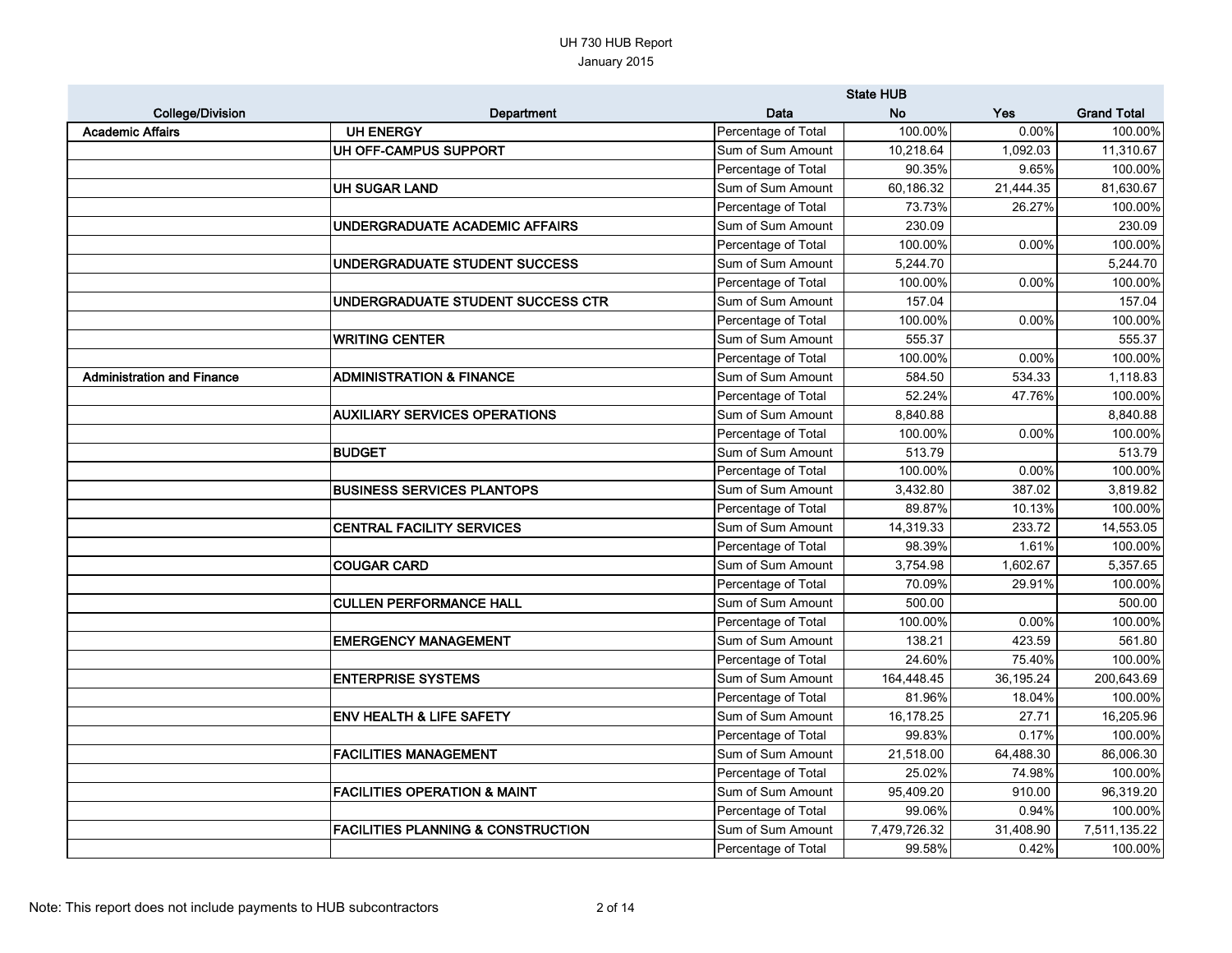|                                   |                                                     |                     | <b>State HUB</b> |            |                    |
|-----------------------------------|-----------------------------------------------------|---------------------|------------------|------------|--------------------|
| <b>College/Division</b>           | Department                                          | <b>Data</b>         | <b>No</b>        | <b>Yes</b> | <b>Grand Total</b> |
| <b>Administration and Finance</b> | <b>FINANCE-A&amp;F</b>                              | Sum of Sum Amount   | 1,445.71         | 244.58     | 1,690.29           |
|                                   |                                                     | Percentage of Total | 85.53%           | 14.47%     | 100.00%            |
|                                   | <b>FINANCIAL REPORTING</b>                          | Sum of Sum Amount   |                  | 19.85      | 19.85              |
|                                   |                                                     | Percentage of Total | 0.00%            | 100.00%    | 100.00%            |
|                                   | <b>HIGH PERFORMANCE &amp; COMPUTING &amp; NETWK</b> | Sum of Sum Amount   | 280.00           |            | 280.00             |
|                                   |                                                     | Percentage of Total | 100.00%          | 0.00%      | 100.00%            |
|                                   | <b>HUMAN RESOURCES</b>                              | Sum of Sum Amount   | 5,179.03         | 716.09     | 5,895.12           |
|                                   |                                                     | Percentage of Total | 87.85%           | 12.15%     | 100.00%            |
|                                   | <b>INST - BUSINESS SERVICES</b>                     | Sum of Sum Amount   | 68,698.20        |            | 68,698.20          |
|                                   |                                                     | Percentage of Total | 100.00%          | 0.00%      | 100.00%            |
|                                   | <b>INST - FINANCE</b>                               | Sum of Sum Amount   | 7,560.00         |            | 7,560.00           |
|                                   |                                                     | Percentage of Total | 100.00%          | 0.00%      | 100.00%            |
|                                   | <b>INST - FINANCIAL ACCOUNTING</b>                  | Sum of Sum Amount   | 373.28           |            | 373.28             |
|                                   |                                                     | Percentage of Total | 100.00%          | 0.00%      | 100.00%            |
|                                   | <b>KUHA RADIO</b>                                   | Sum of Sum Amount   | 1,749.63         | 2,086.56   | 3,836.19           |
|                                   |                                                     | Percentage of Total | 45.61%           | 54.39%     | 100.00%            |
|                                   | <b>KUHF RADIO</b>                                   | Sum of Sum Amount   | 51,958.04        | 2,615.87   | 54,573.91          |
|                                   |                                                     | Percentage of Total | 95.21%           | 4.79%      | 100.00%            |
|                                   | <b>MINOR AND PLANNED PROJECTS</b>                   | Sum of Sum Amount   | 159,065.48       | 143,716.72 | 302,782.20         |
|                                   |                                                     | Percentage of Total | 52.53%           | 47.47%     | 100.00%            |
|                                   | MINOR IN-HOUSE CONSTRUCTION                         | Sum of Sum Amount   | 15,028.00        | 29,949.00  | 44,977.00          |
|                                   |                                                     | Percentage of Total | 33.41%           | 66.59%     | 100.00%            |
|                                   | <b>NORTH ZONE CUSTODIAL</b>                         | Sum of Sum Amount   | 2,020.39         |            | 2,020.39           |
|                                   |                                                     | Percentage of Total | 100.00%          | 0.00%      | 100.00%            |
|                                   | PARKING & TRANSPORTATION OPERATIONS                 | Sum of Sum Amount   | 201,064.55       | 1,772.84   | 202,837.39         |
|                                   |                                                     | Percentage of Total | 99.13%           | 0.87%      | 100.00%            |
|                                   | PHY PLANT-AUTOMOTIVE                                | Sum of Sum Amount   | 17,001.75        | 3,713.58   | 20,715.33          |
|                                   |                                                     | Percentage of Total | 82.07%           | 17.93%     | 100.00%            |
|                                   | PHY PLANT-GROUNDS MAINT                             | Sum of Sum Amount   | 11,393.53        |            | 11,393.53          |
|                                   |                                                     | Percentage of Total | 100.00%          | 0.00%      | 100.00%            |
|                                   | PHY PLANT-SOLID WASTE                               | Sum of Sum Amount   | 8,300.38         |            | 8,300.38           |
|                                   |                                                     | Percentage of Total | 100.00%          | 0.00%      | 100.00%            |
|                                   | PHYSICAL PLANT                                      | Sum of Sum Amount   | 226,472.32       | 147,714.84 | 374,187.16         |
|                                   |                                                     | Percentage of Total | 60.52%           | 39.48%     | 100.00%            |
|                                   | <b>POLICE</b>                                       | Sum of Sum Amount   | 21,227.25        | 4,752.42   | 25,979.67          |
|                                   |                                                     | Percentage of Total | 81.71%           | 18.29%     | 100.00%            |
|                                   | POSTAL SERVICES OPERATIONS                          | Sum of Sum Amount   | 4,720.77         |            | 4,720.77           |
|                                   |                                                     | Percentage of Total | 100.00%          | 0.00%      | 100.00%            |
|                                   | PRINTING OPERATIONS                                 | Sum of Sum Amount   | 3,186.88         | 452.08     | 3,638.96           |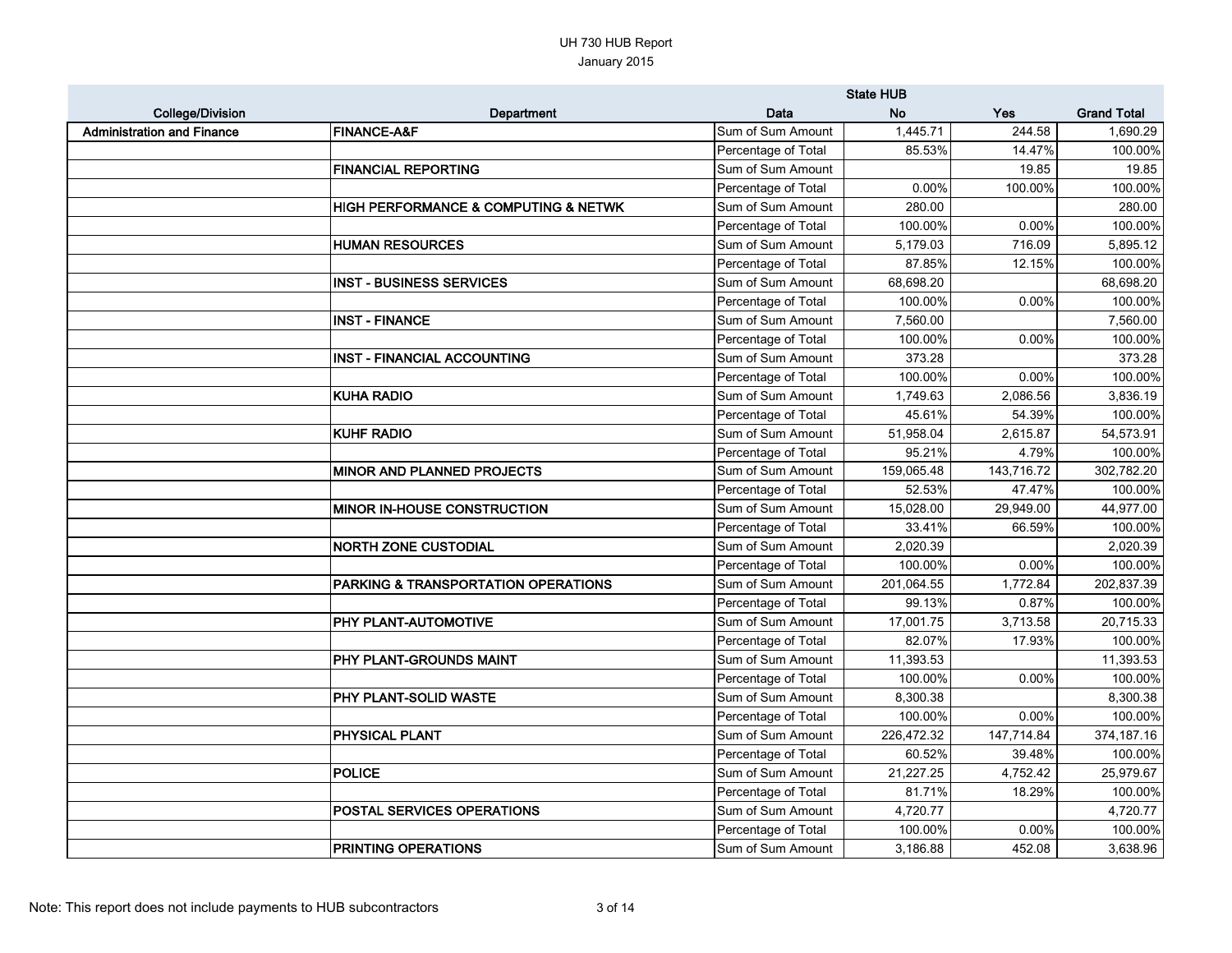|                                   |                                             |                     | <b>State HUB</b> |            |                    |
|-----------------------------------|---------------------------------------------|---------------------|------------------|------------|--------------------|
| <b>College/Division</b>           | Department                                  | Data                | <b>No</b>        | <b>Yes</b> | <b>Grand Total</b> |
| <b>Administration and Finance</b> | PRINTING OPERATIONS                         | Percentage of Total | 87.58%           | 12.42%     | 100.00%            |
|                                   | <b>PUBLIC SAFETY SYSTEMS</b>                | Sum of Sum Amount   | 210.95           |            | 210.95             |
|                                   |                                             | Percentage of Total | 100.00%          | 0.00%      | 100.00%            |
|                                   | <b>RISK MANAGEMENT</b>                      | Sum of Sum Amount   | 4,359.60         |            | 4,359.60           |
|                                   |                                             | Percentage of Total | 100.00%          | 0.00%      | 100.00%            |
|                                   | <b>SERVICE LEVEL AGREEMENT</b>              | Sum of Sum Amount   | 5,712.68         | 151,337.79 | 157,050.47         |
|                                   |                                             | Percentage of Total | 3.64%            | 96.36%     | 100.00%            |
|                                   | <b>STUDENT BUSINESS SERVICES</b>            | Sum of Sum Amount   | 9,627.44         | 1,042.51   | 10,669.95          |
|                                   |                                             | Percentage of Total | 90.23%           | 9.77%      | 100.00%            |
|                                   | <b>TECHNOLOGY SERVICES &amp; SUPPORT</b>    | Sum of Sum Amount   | 190,991.64       | 85,618.58  | 276,610.22         |
|                                   |                                             | Percentage of Total | 69.05%           | 30.95%     | 100.00%            |
|                                   | TV PUBLIC BROADCASTING                      | Sum of Sum Amount   | 42,647.61        | 2,354.26   | 45,001.87          |
|                                   |                                             | Percentage of Total | 94.77%           | 5.23%      | 100.00%            |
|                                   | UH SPORTS & ENTERTAINMENT SVC               | Sum of Sum Amount   | 1,108.95         |            | 1,108.95           |
|                                   |                                             | Percentage of Total | 100.00%          | 0.00%      | 100.00%            |
|                                   | UNIV INFORMATION TECH PROJECTS              | Sum of Sum Amount   | 81,617.02        |            | 81,617.02          |
|                                   |                                             | Percentage of Total | 100.00%          | 0.00%      | 100.00%            |
|                                   | UNIV PROPERTY SERVICES OPERATIONS           | Sum of Sum Amount   | 297,447.00       |            | 297,447.00         |
|                                   |                                             | Percentage of Total | 100.00%          | 0.00%      | 100.00%            |
|                                   | UNIVERSITY INFORMATION TECHNOLOGY           | Sum of Sum Amount   | 4,481.91         |            | 4,481.91           |
|                                   |                                             | Percentage of Total | 100.00%          | 0.00%      | 100.00%            |
| Architecture                      | <b>DEAN, ARCHITECTURE</b>                   | Sum of Sum Amount   | 26,152.31        | 503.05     | 26,655.36          |
|                                   |                                             | Percentage of Total | 98.11%           | 1.89%      | 100.00%            |
| <b>Business Administration</b>    | <b>ACCOUNTANCY AND TAXATION</b>             | Sum of Sum Amount   | 2,772.40         | 1,020.14   | 3,792.54           |
|                                   |                                             | Percentage of Total | 73.10%           | 26.90%     | 100.00%            |
|                                   | <b>ACCOUNTING CERTIFICATE PROGRAM</b>       | Sum of Sum Amount   | 181.38           |            | 181.38             |
|                                   |                                             | Percentage of Total | 100.00%          | 0.00%      | 100.00%            |
|                                   | <b>BAUER CAREER SERVICES CTR</b>            | Sum of Sum Amount   | 1,155.30         | 180.06     | 1,335.36           |
|                                   |                                             | Percentage of Total | 86.52%           | 13.48%     | 100.00%            |
|                                   | <b>BAUER COMMUNICATIONS</b>                 | Sum of Sum Amount   | 11,605.43        | 121.03     | 11,726.46          |
|                                   |                                             | Percentage of Total | 98.97%           | 1.03%      | 100.00%            |
|                                   | <b>BAUER DIVISION OF TECHNOLOGY</b>         | Sum of Sum Amount   | 13,620.00        | 1,357.71   | 14,977.71          |
|                                   |                                             | Percentage of Total | 90.94%           | 9.06%      | 100.00%            |
|                                   | <b>BAUER EXTERNAL RELATIONS DEPT</b>        | Sum of Sum Amount   | 101.51           | 801.68     | 903.19             |
|                                   |                                             | Percentage of Total | 11.24%           | 88.76%     | 100.00%            |
|                                   | <b>BAUER GRADUATE PROFESSIONAL PROGRAMS</b> | Sum of Sum Amount   | 1,840.26         | 1,619.02   | 3,459.28           |
|                                   |                                             | Percentage of Total | 53.20%           | 46.80%     | 100.00%            |
|                                   | <b>BAUER MARKETING INITIATIVES</b>          | Sum of Sum Amount   | 8,714.34         |            | 8,714.34           |
|                                   |                                             | Percentage of Total | 100.00%          | $0.00\%$   | 100.00%            |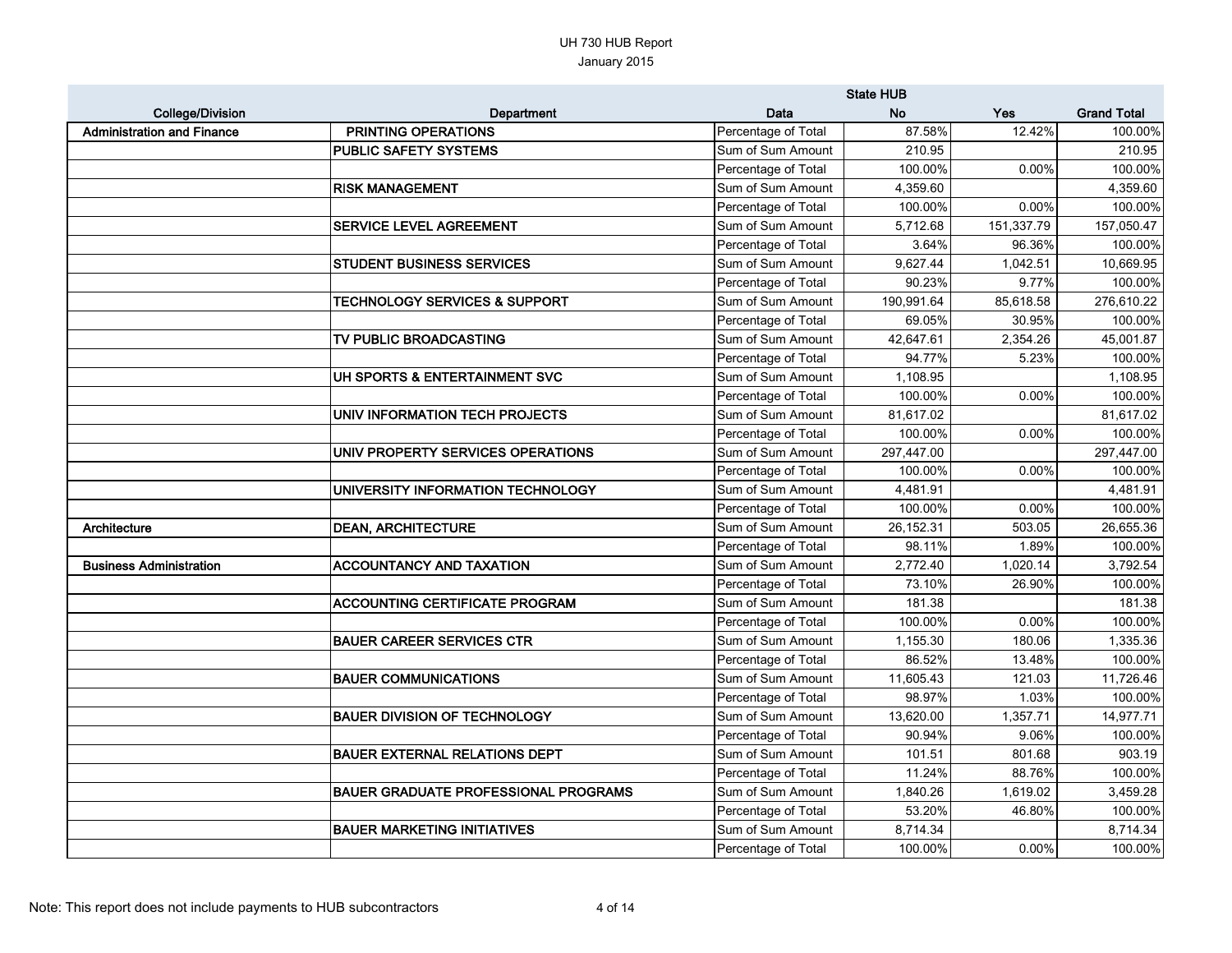|                                |                                              |                     | <b>State HUB</b> |            |                    |
|--------------------------------|----------------------------------------------|---------------------|------------------|------------|--------------------|
| <b>College/Division</b>        | Department                                   | <b>Data</b>         | <b>No</b>        | <b>Yes</b> | <b>Grand Total</b> |
| <b>Business Administration</b> | <b>DEAN'S OFFICE, BAUER COLLEGE</b>          | Sum of Sum Amount   | 91,411.06        | 22,879.88  | 114,290.94         |
|                                |                                              | Percentage of Total | 79.98%           | 20.02%     | 100.00%            |
|                                | <b>DECISION AND INFORMATION SCIEN</b>        | Sum of Sum Amount   | 1,565.47         | 185.94     | 1,751.41           |
|                                |                                              | Percentage of Total | 89.38%           | 10.62%     | 100.00%            |
|                                | <b>EXECUTIVE DEGREE PROGRAMS</b>             | Sum of Sum Amount   | 15,545.95        | 1,068.90   | 16,614.85          |
|                                |                                              | Percentage of Total | 93.57%           | 6.43%      | 100.00%            |
|                                | <b>FINANCE-BAUER COLLEGE</b>                 | Sum of Sum Amount   |                  | 1,046.35   | 1,046.35           |
|                                |                                              | Percentage of Total | 0.00%            | 100.00%    | 100.00%            |
|                                | <b>MANAGEMENT-BAUER COLLEGE</b>              | Sum of Sum Amount   | 329.78           |            | 329.78             |
|                                |                                              | Percentage of Total | 100.00%          | 0.00%      | 100.00%            |
|                                | <b>MARKETING-BAUER COLLEGE</b>               | Sum of Sum Amount   | 358.29           | 936.76     | 1,295.05           |
|                                |                                              | Percentage of Total | 27.67%           | 72.33%     | 100.00%            |
|                                | <b>SALES EXCELLENCE INSTITUTE</b>            | Sum of Sum Amount   | 4,252.54         | 930.36     | 5,182.90           |
|                                |                                              | Percentage of Total | 82.05%           | 17.95%     | 100.00%            |
|                                | <b>SMALL BUSINESS DEV CENTER</b>             | Sum of Sum Amount   | 29,847.11        | 1,416.13   | 31,263.24          |
|                                |                                              | Percentage of Total | 95.47%           | 4.53%      | 100.00%            |
|                                | UNDERGRAD BUSINESS PROG                      | Sum of Sum Amount   | 3,657.89         | 246.14     | 3,904.03           |
|                                |                                              | Percentage of Total | 93.70%           | 6.30%      | 100.00%            |
|                                | <b>WOLFF CTR FOR ENTREPRENEURSHIP</b>        | Sum of Sum Amount   | 1,171.19         | 482.17     | 1,653.36           |
|                                |                                              | Percentage of Total | 70.84%           | 29.16%     | 100.00%            |
| <b>Chancellor/President</b>    | <b>BASEBALL</b>                              | Sum of Sum Amount   | 18,001.10        |            | 18,001.10          |
|                                |                                              | Percentage of Total | 100.00%          | 0.00%      | 100.00%            |
|                                | <b>COMMUNITY RELATIONS &amp; INST ACCESS</b> | Sum of Sum Amount   |                  | 232.67     | 232.67             |
|                                |                                              | Percentage of Total | 0.00%            | 100.00%    | 100.00%            |
|                                | <b>FOOTBALL</b>                              | Sum of Sum Amount   | 3,511.60         |            | 3,511.60           |
|                                |                                              | Percentage of Total | 100.00%          | 0.00%      | 100.00%            |
|                                | <b>INTERCOLLEGIATE ATHLETICS</b>             | Sum of Sum Amount   | 515,348.48       | 6,205.26   | 521,553.74         |
|                                |                                              | Percentage of Total | 98.81%           | 1.19%      | 100.00%            |
|                                | <b>MEN'S BASKETBALL</b>                      | Sum of Sum Amount   | 11,136.42        |            | 11,136.42          |
|                                |                                              | Percentage of Total | 100.00%          | 0.00%      | 100.00%            |
|                                | <b>MEN'S TRACK AND FIELD</b>                 | Sum of Sum Amount   | 18,336.06        | 328.89     | 18,664.95          |
|                                |                                              | Percentage of Total | 98.24%           | 1.76%      | 100.00%            |
|                                | OFFICE EQUAL OPPORTUNITY SRVS                | Sum of Sum Amount   | 255.66           |            | 255.66             |
|                                |                                              | Percentage of Total | 100.00%          | 0.00%      | 100.00%            |
|                                | OFFICE OF SPECIAL EVENTS                     | Sum of Sum Amount   | 78,775.13        | 6,532.00   | 85,307.13          |
|                                |                                              | Percentage of Total | 92.34%           | 7.66%      | 100.00%            |
|                                | <b>PRESIDENT</b>                             | Sum of Sum Amount   | 1,333.00         | 4,900.74   | 6,233.74           |
|                                |                                              | Percentage of Total | 21.38%           | 78.62%     | 100.00%            |
|                                | <b>STAFF COUNCIL</b>                         | Sum of Sum Amount   | 276.12           |            | 276.12             |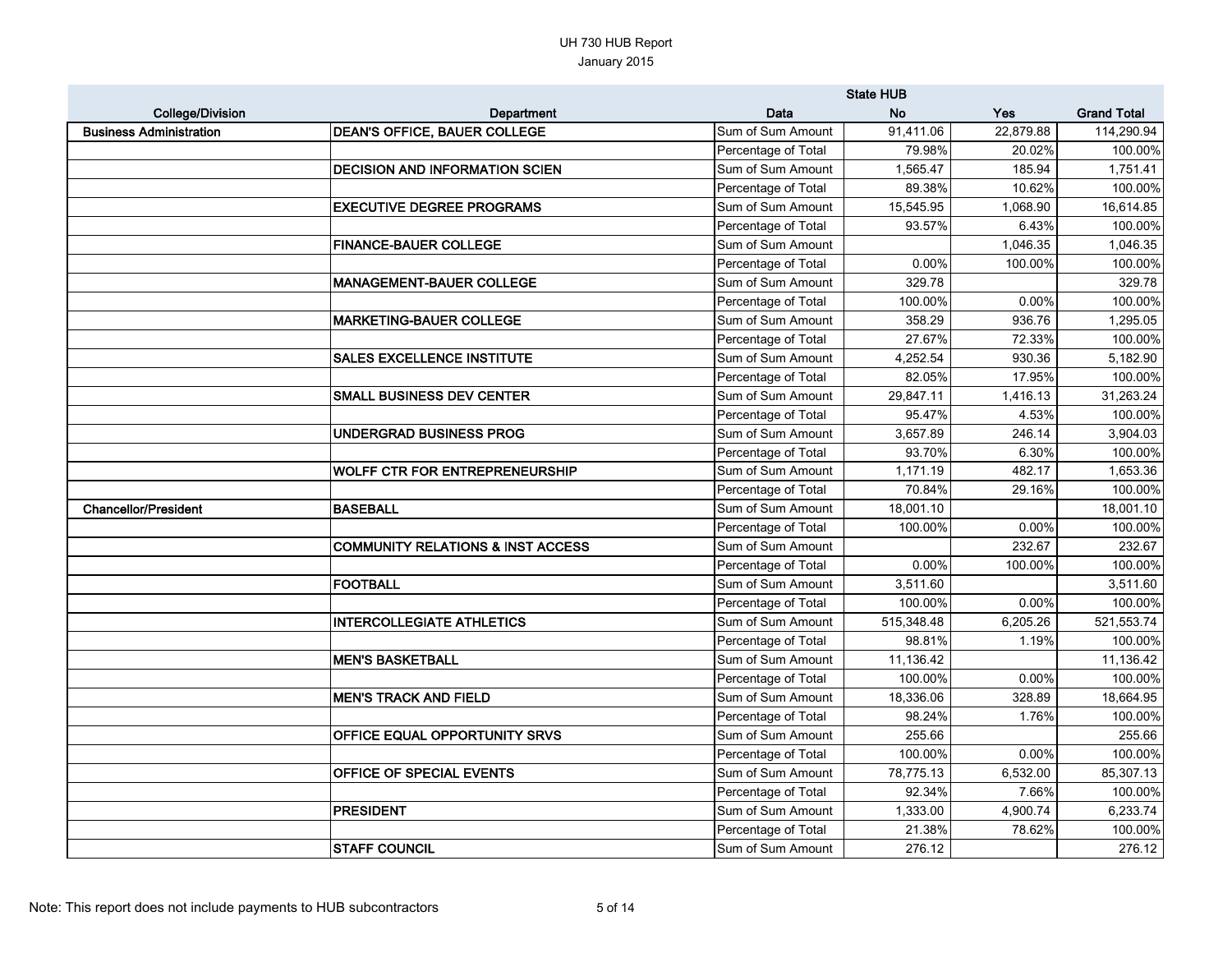|                             |                                           |                     | <b>State HUB</b> |            |                    |
|-----------------------------|-------------------------------------------|---------------------|------------------|------------|--------------------|
| <b>College/Division</b>     | Department                                | Data                | <b>No</b>        | <b>Yes</b> | <b>Grand Total</b> |
| <b>Chancellor/President</b> | <b>STAFF COUNCIL</b>                      | Percentage of Total | 100.00%          | $0.00\%$   | 100.00%            |
|                             | <b>WOMEN'S BASKETBALL</b>                 | Sum of Sum Amount   | 5,364.04         | 70.31      | 5,434.35           |
|                             |                                           | Percentage of Total | 98.71%           | 1.29%      | 100.00%            |
|                             | <b>WOMEN'S GOLF</b>                       | Sum of Sum Amount   | 993.18           |            | 993.18             |
|                             |                                           | Percentage of Total | 100.00%          | 0.00%      | 100.00%            |
|                             | <b>WOMEN'S SOCCER</b>                     | Sum of Sum Amount   | 260.00           |            | 260.00             |
|                             |                                           | Percentage of Total | 100.00%          | 0.00%      | 100.00%            |
|                             | <b>WOMEN'S SOFTBALL</b>                   | Sum of Sum Amount   | 8,645.45         |            | 8,645.45           |
|                             |                                           | Percentage of Total | 100.00%          | 0.00%      | 100.00%            |
|                             | <b>WOMEN'S TENNIS</b>                     | Sum of Sum Amount   | 4,650.79         |            | 4,650.79           |
|                             |                                           | Percentage of Total | 100.00%          | 0.00%      | 100.00%            |
|                             | <b>WOMEN'S VOLLEYBALL</b>                 | Sum of Sum Amount   | 3.84             |            | 3.84               |
|                             |                                           | Percentage of Total | 100.00%          | 0.00%      | 100.00%            |
| <b>Education</b>            | <b>ASIAN AMERICAN STUDIES</b>             | Sum of Sum Amount   | 3,459.76         |            | 3,459.76           |
|                             |                                           | Percentage of Total | 100.00%          | 0.00%      | 100.00%            |
|                             | CENTER FOR INFO TECH IN EDUCATION         | Sum of Sum Amount   | 2,425.19         | 15,228.55  | 17,653.74          |
|                             |                                           | Percentage of Total | 13.74%           | 86.26%     | 100.00%            |
|                             | <b>CHARTER SCHOOL</b>                     | Sum of Sum Amount   | 1,609.51         |            | 1,609.51           |
|                             |                                           | Percentage of Total | 100.00%          | 0.00%      | 100.00%            |
|                             | <b>CONSISTENCY MGMT &amp; COOP DISCIP</b> | Sum of Sum Amount   | 1,159.50         |            | 1,159.50           |
|                             |                                           | Percentage of Total | 100.00%          | 0.00%      | 100.00%            |
|                             | <b>CURRICULUM AND INSTRUCTION</b>         | Sum of Sum Amount   | 33,486.36        | 101.57     | 33,587.93          |
|                             |                                           | Percentage of Total | 99.70%           | 0.30%      | 100.00%            |
|                             | <b>DEAN, EDUCATION</b>                    | Sum of Sum Amount   | 28,016.10        | 11,223.38  | 39,239.48          |
|                             |                                           | Percentage of Total | 71.40%           | 28.60%     | 100.00%            |
|                             | <b>ED LEADERSHIP &amp; POLICY STUDIES</b> | Sum of Sum Amount   | 14.60            | 236.93     | 251.53             |
|                             |                                           | Percentage of Total | 5.80%            | 94.20%     | 100.00%            |
|                             | <b>EDUCATIONAL PSYCHOLOGY</b>             | Sum of Sum Amount   | 3,238.85         | 352.08     | 3,590.93           |
|                             |                                           | Percentage of Total | 90.20%           | $9.80\%$   | 100.00%            |
| Engineering                 | <b>BIOMEDICAL ENGINEERING</b>             | Sum of Sum Amount   | 33,084.69        | 488.23     | 33,572.92          |
|                             |                                           | Percentage of Total | 98.55%           | 1.45%      | 100.00%            |
|                             | <b>CHEMICAL ENGINEERING</b>               | Sum of Sum Amount   | 115,546.84       | 2,853.36   | 118,400.20         |
|                             |                                           | Percentage of Total | 97.59%           | 2.41%      | 100.00%            |
|                             | <b>CIVIL ENGINEERING</b>                  | Sum of Sum Amount   | 427,190.53       | 709.49     | 427,900.02         |
|                             |                                           | Percentage of Total | 99.83%           | 0.17%      | 100.00%            |
|                             | <b>COMPOSITE ENGR APPLICATIONS CT</b>     | Sum of Sum Amount   | 715.78           |            | 715.78             |
|                             |                                           | Percentage of Total | 100.00%          | 0.00%      | 100.00%            |
|                             | <b>CTR FOR INNOVATIVE GROUTING</b>        | Sum of Sum Amount   | 241.71           |            | 241.71             |
|                             |                                           | Percentage of Total | 100.00%          | $0.00\%$   | 100.00%            |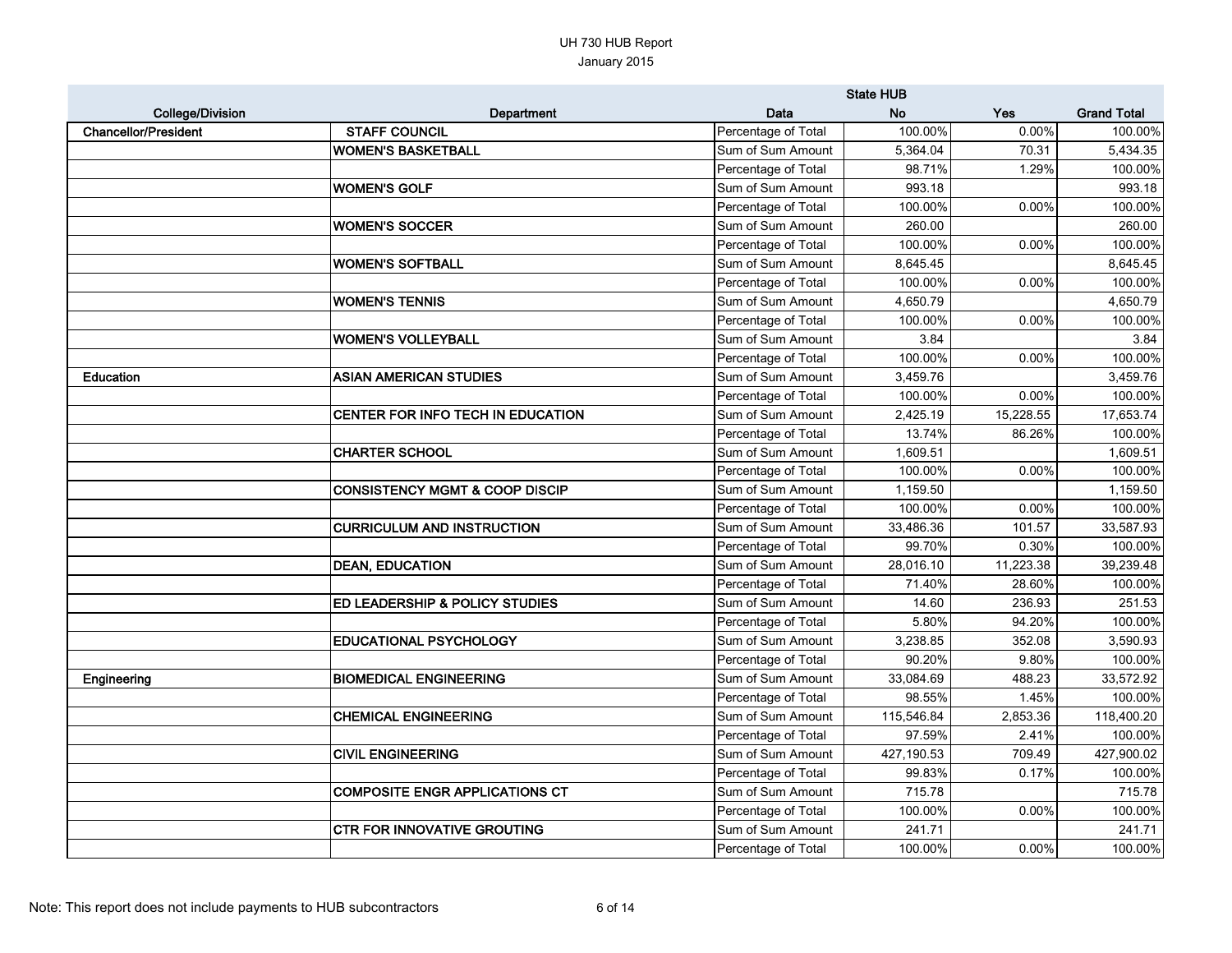|                                        |                                           |                     | <b>State HUB</b> |            |                    |
|----------------------------------------|-------------------------------------------|---------------------|------------------|------------|--------------------|
| <b>College/Division</b>                | Department                                | Data                | <b>No</b>        | <b>Yes</b> | <b>Grand Total</b> |
| Engineering                            | <b>DEAN, ENGINEERING</b>                  | Sum of Sum Amount   | 45,443.91        | 469.98     | 45,913.89          |
|                                        |                                           | Percentage of Total | 98.98%           | 1.02%      | 100.00%            |
|                                        | <b>ELECTRICAL ENGINEERING</b>             | Sum of Sum Amount   | 39,892.31        | 9,257.51   | 49,149.82          |
|                                        |                                           | Percentage of Total | 81.16%           | 18.84%     | 100.00%            |
|                                        | <b>ENGINEERING SERVICES</b>               | Sum of Sum Amount   | 5,153.55         | 568.98     | 5,722.53           |
|                                        |                                           | Percentage of Total | 90.06%           | 9.94%      | 100.00%            |
|                                        | <b>INDUSTRIAL ENGINEERING</b>             | Sum of Sum Amount   | 923.12           | 2,700.49   | 3,623.61           |
|                                        |                                           | Percentage of Total | 25.48%           | 74.52%     | 100.00%            |
|                                        | <b>INTEGRATED BIO &amp; NANO SYSTEM</b>   | Sum of Sum Amount   | 275.18           |            | 275.18             |
|                                        |                                           | Percentage of Total | 100.00%          | 0.00%      | 100.00%            |
|                                        | <b>MECHANICAL ENGINEERING</b>             | Sum of Sum Amount   | 102,052.44       | 4,941.33   | 106,993.77         |
|                                        |                                           | Percentage of Total | 95.38%           | 4.62%      | 100.00%            |
|                                        | NATL CTR FOR AIRBORNE LASER MAPPING       | Sum of Sum Amount   | 18,616.45        |            | 18,616.45          |
|                                        |                                           | Percentage of Total | 100.00%          | 0.00%      | 100.00%            |
|                                        | <b>WIND ENERGY CENTER</b>                 | Sum of Sum Amount   | 5,635.64         | 36.90      | 5,672.54           |
|                                        |                                           | Percentage of Total | 99.35%           | 0.65%      | 100.00%            |
| <b>Graduate College of Social Work</b> | <b>ADMISSIONS-GCSW</b>                    | Sum of Sum Amount   | 3,011.54         |            | 3,011.54           |
|                                        |                                           | Percentage of Total | 100.00%          | 0.00%      | 100.00%            |
|                                        | ALUMNI, CAREER & DEVELOPMENT              | Sum of Sum Amount   | 885.69           |            | 885.69             |
|                                        |                                           | Percentage of Total | 100.00%          | 0.00%      | 100.00%            |
|                                        | <b>AMERICAN HUMANICS</b>                  | Sum of Sum Amount   |                  | 580.50     | 580.50             |
|                                        |                                           | Percentage of Total | 0.00%            | 100.00%    | 100.00%            |
|                                        | <b>CHILD &amp; FAMILY CENTER</b>          | Sum of Sum Amount   | 783.85           | 172.00     | 955.85             |
|                                        |                                           | Percentage of Total | 82.01%           | 17.99%     | 100.00%            |
|                                        | <b>DEAN, SOCIAL WORK</b>                  | Sum of Sum Amount   | 13,815.09        | 1,152.67   | 14,967.76          |
|                                        |                                           | Percentage of Total | 92.30%           | 7.70%      | 100.00%            |
|                                        | <b>FIELD OFFICE</b>                       | Sum of Sum Amount   | 597.18           | 124.18     | 721.36             |
|                                        |                                           | Percentage of Total | 82.79%           | 17.21%     | 100.00%            |
|                                        | <b>GCSW INFORMATION TECHNOLOGY</b>        | Sum of Sum Amount   | 1,624.76         |            | 1,624.76           |
|                                        |                                           | Percentage of Total | 100.00%          | 0.00%      | 100.00%            |
| <b>Honors College</b>                  | <b>DEAN, HONORS COLLEGE</b>               | Sum of Sum Amount   | 3,406.33         | 814.43     | 4,220.76           |
|                                        |                                           | Percentage of Total | 80.70%           | 19.30%     | 100.00%            |
|                                        | <b>FORENSICS PROGRAM</b>                  | Sum of Sum Amount   | 13,838.08        |            | 13,838.08          |
|                                        |                                           | Percentage of Total | 100.00%          | 0.00%      | 100.00%            |
| <b>Hotel and Restaurant Management</b> | <b>DEAN, HOTEL &amp; RESTAURANT MANAG</b> | Sum of Sum Amount   | 11,272.61        | 175.00     | 11,447.61          |
|                                        |                                           | Percentage of Total | 98.47%           | 1.53%      | 100.00%            |
|                                        | HOTEL AND RESTAURANT MANAGEMENT           | Sum of Sum Amount   | 318,916.62       | 3,865.27   | 322,781.89         |
|                                        |                                           | Percentage of Total | 98.80%           | 1.20%      | 100.00%            |
| <b>Law Center</b>                      | <b>BLAKELEY INSTITUTE</b>                 | Sum of Sum Amount   | 1,416.79         | 121.78     | 1,538.57           |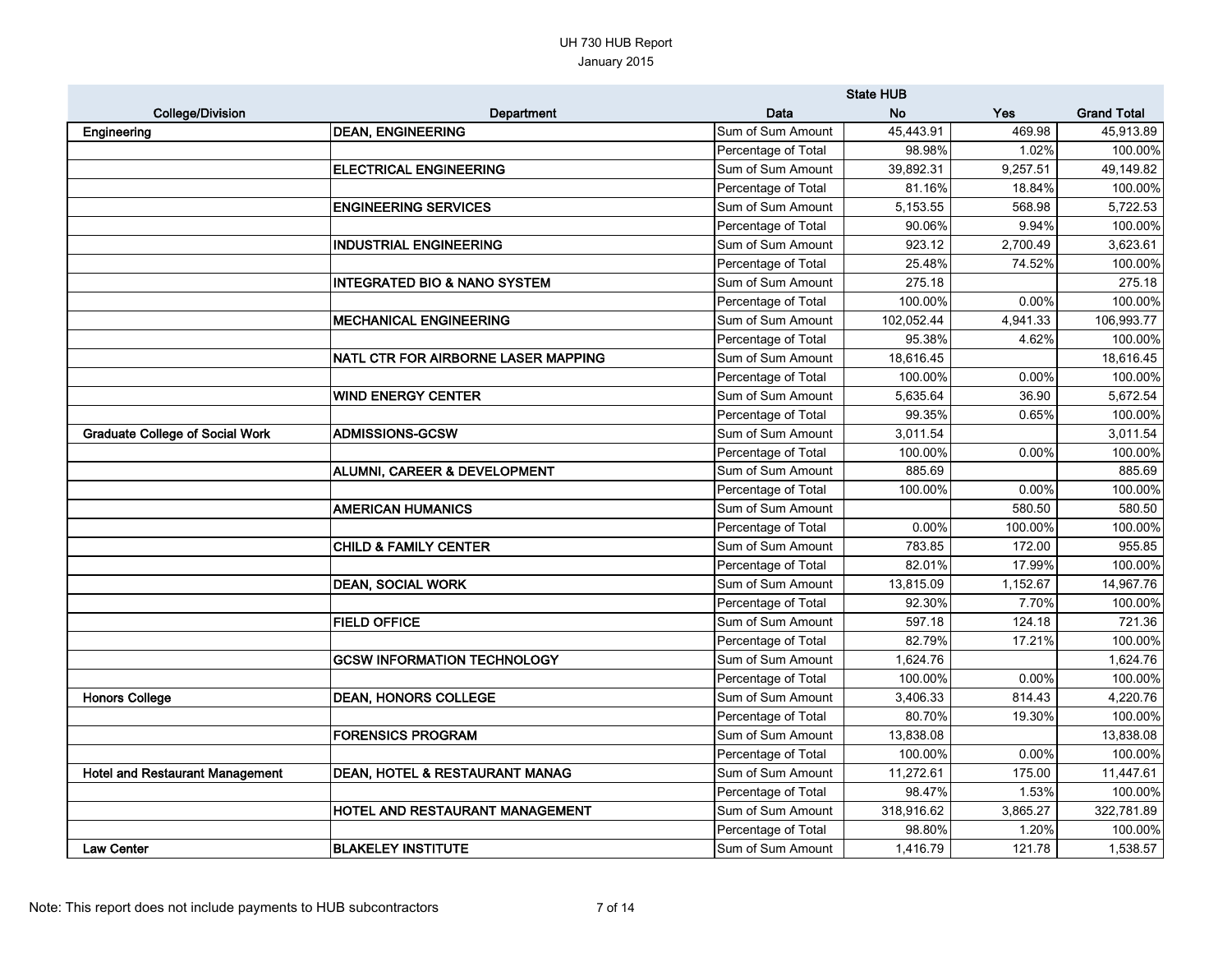|                                         |                                           |                     | <b>State HUB</b> |            |                    |
|-----------------------------------------|-------------------------------------------|---------------------|------------------|------------|--------------------|
| <b>College/Division</b>                 | Department                                | Data                | <b>No</b>        | <b>Yes</b> | <b>Grand Total</b> |
| <b>Law Center</b>                       | <b>BLAKELEY INSTITUTE</b>                 | Percentage of Total | 92.08%           | 7.92%      | 100.00%            |
|                                         | <b>BUSINESS SERVICES, LAW</b>             | Sum of Sum Amount   | 5,371.95         | 6,237.38   | 11,609.33          |
|                                         |                                           | Percentage of Total | 46.27%           | 53.73%     | 100.00%            |
|                                         | <b>CAREER SERVICES, LAW</b>               | Sum of Sum Amount   | 2,320.17         |            | 2,320.17           |
|                                         |                                           | Percentage of Total | 100.00%          | 0.00%      | 100.00%            |
|                                         | <b>CENTER PROGRAMS, LAW</b>               | Sum of Sum Amount   |                  | 33.09      | 33.09              |
|                                         |                                           | Percentage of Total | 0.00%            | 100.00%    | 100.00%            |
|                                         | <b>DEAN, LAW</b>                          | Sum of Sum Amount   | 392.42           |            | 392.42             |
|                                         |                                           | Percentage of Total | 100.00%          | 0.00%      | 100.00%            |
|                                         | <b>ENERGY, ENVIRON &amp; NATURAL RESR</b> | Sum of Sum Amount   | 42.90            | 47.49      | 90.39              |
|                                         |                                           | Percentage of Total | 47.46%           | 52.54%     | 100.00%            |
|                                         | <b>EXTERNAL AFFAIRS, LAW</b>              | Sum of Sum Amount   |                  | 99.39      | 99.39              |
|                                         |                                           | Percentage of Total | 0.00%            | 100.00%    | 100.00%            |
|                                         | <b>FACILITIES, LAW</b>                    | Sum of Sum Amount   | 7,445.48         | 434.09     | 7,879.57           |
|                                         |                                           | Percentage of Total | 94.49%           | 5.51%      | 100.00%            |
|                                         | <b>FACULTY SUPPORT LAW</b>                | Sum of Sum Amount   | 6,419.54         | 410.36     | 6,829.90           |
|                                         |                                           | Percentage of Total | 93.99%           | 6.01%      | 100.00%            |
|                                         | HEALTH LAW & POLICY INSTITUTE             | Sum of Sum Amount   | 1,110.07         | 13.97      | 1,124.04           |
|                                         |                                           | Percentage of Total | 98.76%           | 1.24%      | 100.00%            |
|                                         | INST OF HIGHER EDU & GOVERNANCE LAW       | Sum of Sum Amount   | 197.81           |            | 197.81             |
|                                         |                                           | Percentage of Total | 100.00%          | $0.00\%$   | 100.00%            |
|                                         | <b>LAW INFORMATION TECHNOLOGY</b>         | Sum of Sum Amount   | 7,283.70         | 201.36     | 7,485.06           |
|                                         |                                           | Percentage of Total | 97.31%           | 2.69%      | 100.00%            |
|                                         | <b>LAW LIBRARY</b>                        | Sum of Sum Amount   | 5,956.58         | 980.80     | 6,937.38           |
|                                         |                                           | Percentage of Total | 85.86%           | 14.14%     | 100.00%            |
|                                         | <b>LEGAL AID CLINIC, LAW</b>              | Sum of Sum Amount   | 946.27           |            | 946.27             |
|                                         |                                           | Percentage of Total | 100.00%          | 0.00%      | 100.00%            |
|                                         | <b>LEGAL RESEARCH &amp; WRITING, LAW</b>  | Sum of Sum Amount   |                  | 73.21      | 73.21              |
|                                         |                                           | Percentage of Total | 0.00%            | 100.00%    | 100.00%            |
|                                         | PUBLIC RELS & MARKETING, LAW              | Sum of Sum Amount   | 16,714.93        | 81.38      | 16,796.31          |
|                                         |                                           | Percentage of Total | 99.52%           | 0.48%      | 100.00%            |
|                                         | <b>STUDENT SERVICES, LAW</b>              | Sum of Sum Amount   | 3,692.32         | 504.73     | 4,197.05           |
|                                         |                                           | Percentage of Total | 87.97%           | 12.03%     | 100.00%            |
| <b>Liberal Arts and Social Sciences</b> | <b>AEROSPACE STUDIES</b>                  | Sum of Sum Amount   | 82.68            | 600.29     | 682.97             |
|                                         |                                           | Percentage of Total | 12.11%           | 87.89%     | 100.00%            |
|                                         | <b>AFRICAN-AMERICAN STUDIES</b>           | Sum of Sum Amount   | 786.54           | 1,127.77   | 1,914.31           |
|                                         |                                           | Percentage of Total | 41.09%           | 58.91%     | 100.00%            |
|                                         | <b>ART</b>                                | Sum of Sum Amount   | 8,628.86         | 1,285.47   | 9,914.33           |
|                                         |                                           | Percentage of Total | 87.03%           | 12.97%     | 100.00%            |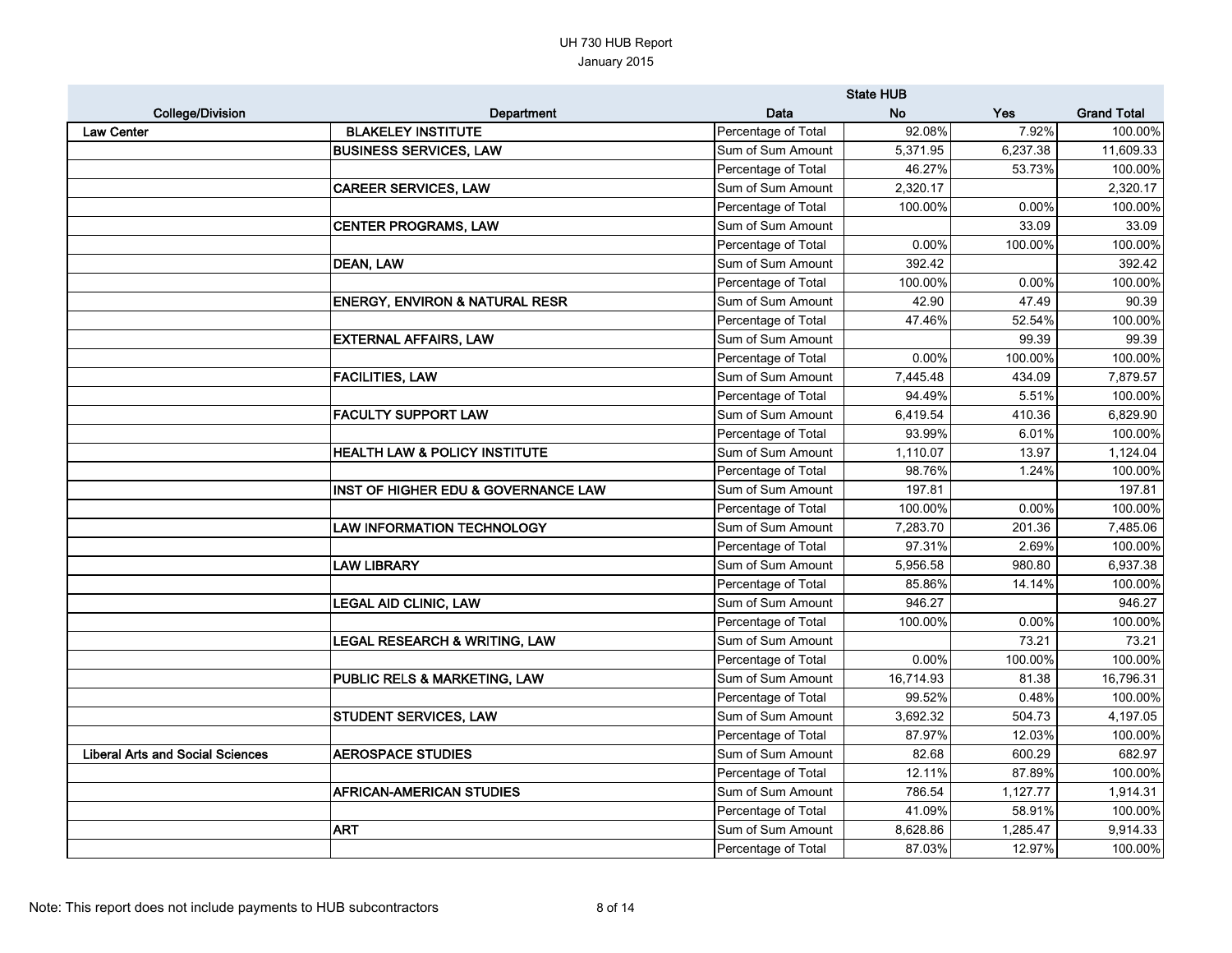|                                         |                                       |                     | <b>State HUB</b> |            |                    |
|-----------------------------------------|---------------------------------------|---------------------|------------------|------------|--------------------|
| <b>College/Division</b>                 | Department                            | Data                | <b>No</b>        | <b>Yes</b> | <b>Grand Total</b> |
| <b>Liberal Arts and Social Sciences</b> | <b>ARTE PUBLICO</b>                   | Sum of Sum Amount   | 13,691.59        | 809.05     | 14,500.64          |
|                                         |                                       | Percentage of Total | 94.42%           | 5.58%      | 100.00%            |
|                                         | <b>BAND</b>                           | Sum of Sum Amount   | 17,011.08        | 1,995.00   | 19,006.08          |
|                                         |                                       | Percentage of Total | 89.50%           | 10.50%     | 100.00%            |
|                                         | <b>BLAFFER GALLERY</b>                | Sum of Sum Amount   | 9,845.69         | 122.50     | 9,968.19           |
|                                         |                                       | Percentage of Total | 98.77%           | 1.23%      | 100.00%            |
|                                         | <b>CENTER FOR PUBLIC HISTORY</b>      | Sum of Sum Amount   | 99.00            |            | 99.00              |
|                                         |                                       | Percentage of Total | 100.00%          | 0.00%      | 100.00%            |
|                                         | <b>COMMUNICATION</b>                  | Sum of Sum Amount   | 7,264.32         | 200.36     | 7,464.68           |
|                                         |                                       | Percentage of Total | 97.32%           | 2.68%      | 100.00%            |
|                                         | <b>COMMUNICATIONS DISORDERS</b>       | Sum of Sum Amount   | 10,111.24        | 257.00     | 10,368.24          |
|                                         |                                       | Percentage of Total | 97.52%           | 2.48%      | 100.00%            |
|                                         | <b>COMPARATIVE CULTURAL STUDIES</b>   | Sum of Sum Amount   | 948.28           | 1,305.57   | 2,253.85           |
|                                         |                                       | Percentage of Total | 42.07%           | 57.93%     | 100.00%            |
|                                         | <b>CTR NEURO AND BIOMECH RESEARCH</b> | Sum of Sum Amount   | 212.49           |            | 212.49             |
|                                         |                                       | Percentage of Total | 100.00%          | 0.00%      | 100.00%            |
|                                         | <b>CWMCA CENTER FOR THE ARTS</b>      | Sum of Sum Amount   | 10,131.71        |            | 10,131.71          |
|                                         |                                       | Percentage of Total | 100.00%          | 0.00%      | 100.00%            |
|                                         | DEAN, LIBERAL ARTS & SOC SCI          | Sum of Sum Amount   | 9,384.69         | 1,775.70   | 11,160.39          |
|                                         |                                       | Percentage of Total | 84.09%           | 15.91%     | 100.00%            |
|                                         | <b>ECONOMICS</b>                      | Sum of Sum Amount   | 7,417.05         | 4,029.87   | 11,446.92          |
|                                         |                                       | Percentage of Total | 64.80%           | 35.20%     | 100.00%            |
|                                         | <b>ENGLISH</b>                        | Sum of Sum Amount   | 34,753.55        | 2,974.30   | 37,727.85          |
|                                         |                                       | Percentage of Total | 92.12%           | 7.88%      | 100.00%            |
|                                         | <b>HEALTH AND HUMAN PERFORMANCE</b>   | Sum of Sum Amount   | 84,072.71        | 2,463.98   | 86,536.69          |
|                                         |                                       | Percentage of Total | 97.15%           | 2.85%      | 100.00%            |
|                                         | <b>HISPANIC STUDIES</b>               | Sum of Sum Amount   | 4,764.00         | 508.49     | 5,272.49           |
|                                         |                                       | Percentage of Total | 90.36%           | 9.64%      | 100.00%            |
|                                         | <b>HISTORY</b>                        | Sum of Sum Amount   | 2,298.65         | 93.90      | 2,392.55           |
|                                         |                                       | Percentage of Total | 96.08%           | 3.92%      | 100.00%            |
|                                         | HOBBY CENTER FOR PUBLIC POLICY        | Sum of Sum Amount   | 12,128.64        | 13,914.93  | 26,043.57          |
|                                         |                                       | Percentage of Total | 46.57%           | 53.43%     | 100.00%            |
|                                         | <b>MEXICAN-AMERICAN STUDIES</b>       | Sum of Sum Amount   | 1,717.98         | 315.08     | 2,033.06           |
|                                         |                                       | Percentage of Total | 84.50%           | 15.50%     | 100.00%            |
|                                         | <b>MILITARY SCIENCE</b>               | Sum of Sum Amount   | 502.03           |            | 502.03             |
|                                         |                                       | Percentage of Total | 100.00%          | 0.00%      | 100.00%            |
|                                         | MODERN AND CLASSICAL LANGUAGES        | Sum of Sum Amount   | 1,357.48         | 534.62     | 1,892.10           |
|                                         |                                       | Percentage of Total | 71.74%           | 28.26%     | 100.00%            |
|                                         | <b>MUSIC</b>                          | Sum of Sum Amount   | 34,640.61        | 6,933.57   | 41,574.18          |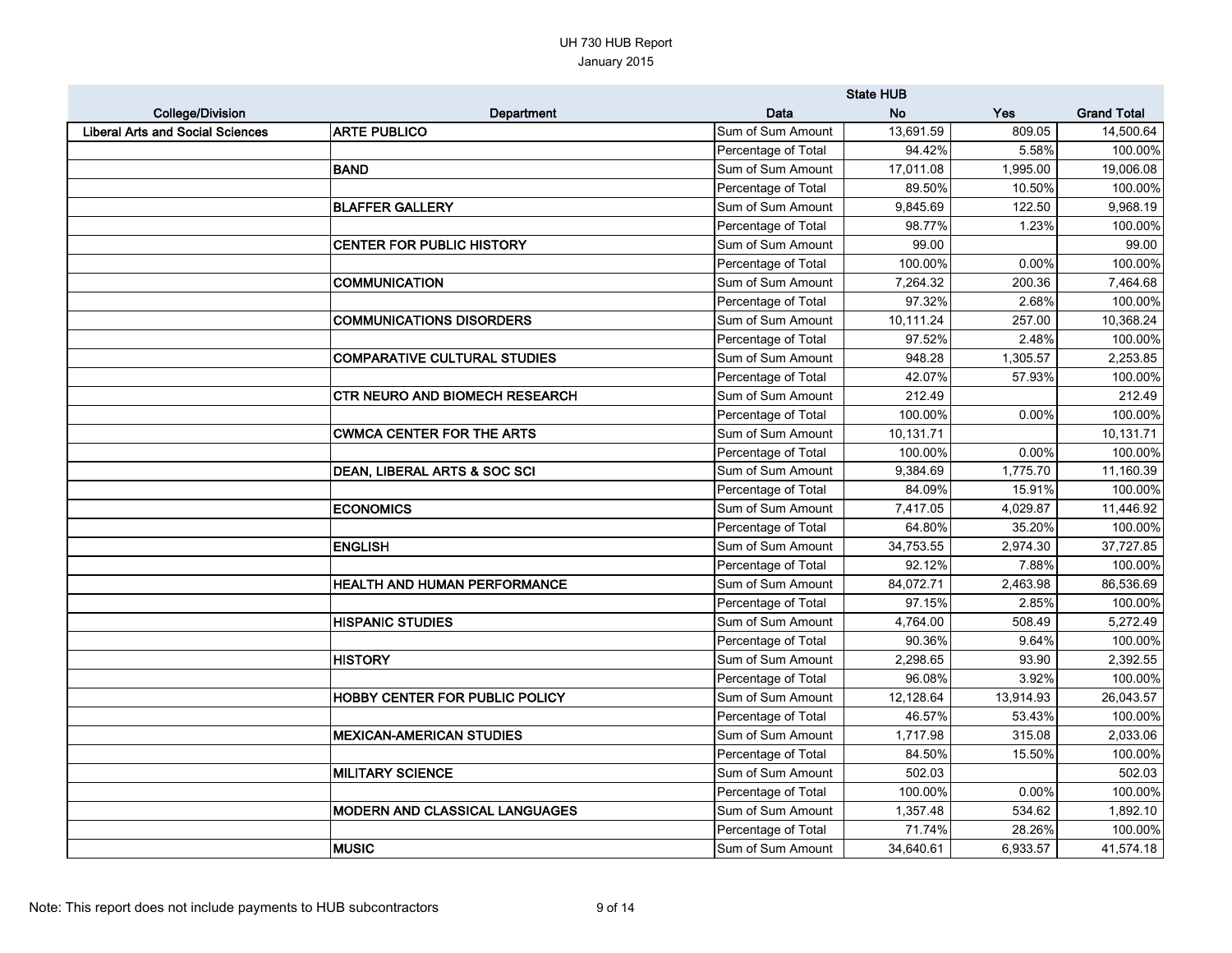|                                         |                                                       |                     | <b>State HUB</b> |            |                    |
|-----------------------------------------|-------------------------------------------------------|---------------------|------------------|------------|--------------------|
| <b>College/Division</b>                 | Department                                            | Data                | <b>No</b>        | <b>Yes</b> | <b>Grand Total</b> |
| <b>Liberal Arts and Social Sciences</b> | <b>MUSIC</b>                                          | Percentage of Total | 83.32%           | 16.68%     | 100.00%            |
|                                         | <b>PHILOSOPHY</b>                                     | Sum of Sum Amount   | 225.87           | 81.59      | 307.46             |
|                                         |                                                       | Percentage of Total | 73.46%           | 26.54%     | 100.00%            |
|                                         | <b>POLITICAL SCIENCE</b>                              | Sum of Sum Amount   | 1,265.55         | 259.25     | 1,524.80           |
|                                         |                                                       | Percentage of Total | 83.00%           | 17.00%     | 100.00%            |
|                                         | <b>PSYCHOLOGY</b>                                     | Sum of Sum Amount   | 49,374.58        | 18,903.22  | 68,277.80          |
|                                         |                                                       | Percentage of Total | 72.31%           | 27.69%     | 100.00%            |
|                                         | <b>SOCIOLOGY</b>                                      | Sum of Sum Amount   | 867.65           | 1,604.45   | 2,472.10           |
|                                         |                                                       | Percentage of Total | 35.10%           | 64.90%     | 100.00%            |
|                                         | <b>THEATER</b>                                        | Sum of Sum Amount   | 11,513.53        | 162.50     | 11,676.03          |
|                                         |                                                       | Percentage of Total | 98.61%           | 1.39%      | 100.00%            |
|                                         | <b>WOMEN'S STUDIES PROGRAM</b>                        | Sum of Sum Amount   | 1,532.67         |            | 1,532.67           |
|                                         |                                                       | Percentage of Total | 100.00%          | 0.00%      | 100.00%            |
| Library                                 | <b>UNIVERSITY LIBRARIES</b>                           | Sum of Sum Amount   | 236,773.74       | 27,834.02  | 264,607.76         |
|                                         |                                                       | Percentage of Total | 89.48%           | 10.52%     | 100.00%            |
| <b>Natural Science and Mathematics</b>  | <b>BIOLOGY &amp; BIOCHEMISTRY</b>                     | Sum of Sum Amount   | 90,242.67        | 1,793.60   | 92,036.27          |
|                                         |                                                       | Percentage of Total | 98.05%           | 1.95%      | 100.00%            |
|                                         | <b>BIOLOGY OF BEHAVIOR INSTITUTE</b>                  | Sum of Sum Amount   | 210.20           |            | 210.20             |
|                                         |                                                       | Percentage of Total | 100.00%          | 0.00%      | 100.00%            |
|                                         | <b>CHEMISTRY</b>                                      | Sum of Sum Amount   | 190,818.17       | 1,768.58   | 192,586.75         |
|                                         |                                                       | Percentage of Total | 99.08%           | 0.92%      | 100.00%            |
|                                         | <b>COMPUTER SCIENCE</b>                               | Sum of Sum Amount   | 13,479.88        |            | 13,479.88          |
|                                         |                                                       | Percentage of Total | 100.00%          | 0.00%      | 100.00%            |
|                                         | <b>CTR FOR NUCLEAR RECEPTORS &amp; CELL SIGNALING</b> | Sum of Sum Amount   | 31,713.79        | 682.37     | 32,396.16          |
|                                         |                                                       | Percentage of Total | 97.89%           | 2.11%      | 100.00%            |
|                                         | <b>DEAN, NATURAL SCIENCE &amp; MATHE</b>              | Sum of Sum Amount   | 23,315.90        | 2,720.10   | 26,036.00          |
|                                         |                                                       | Percentage of Total | 89.55%           | 10.45%     | 100.00%            |
|                                         | <b>EARTH AND ATMOSPHERIC SCIENCES</b>                 | Sum of Sum Amount   | 38,958.53        | 1,172.87   | 40,131.40          |
|                                         |                                                       | Percentage of Total | 97.08%           | 2.92%      | 100.00%            |
|                                         | <b>HOUSTON COASTAL CENTER</b>                         | Sum of Sum Amount   | 284.03           | 130.00     | 414.03             |
|                                         |                                                       | Percentage of Total | 68.60%           | 31.40%     | 100.00%            |
|                                         | INST FOR CLIMATE/ATMOSPHERIC SCIENCE (CAS)            | Sum of Sum Amount   | 2,574.50         |            | 2,574.50           |
|                                         |                                                       | Percentage of Total | 100.00%          | 0.00%      | 100.00%            |
|                                         | <b>MATHEMATICS</b>                                    | Sum of Sum Amount   | 8,298.70         | 1,496.87   | 9,795.57           |
|                                         |                                                       | Percentage of Total | 84.72%           | 15.28%     | 100.00%            |
|                                         | <b>PHYSICS</b>                                        | Sum of Sum Amount   | 123,680.87       | 735.69     | 124,416.56         |
|                                         |                                                       | Percentage of Total | 99.41%           | 0.59%      | 100.00%            |
| Optometry                               | <b>DEAN, OPTOMETRY</b>                                | Sum of Sum Amount   | 24,685.74        | 733.79     | 25,419.53          |
|                                         |                                                       | Percentage of Total | 97.11%           | 2.89%      | 100.00%            |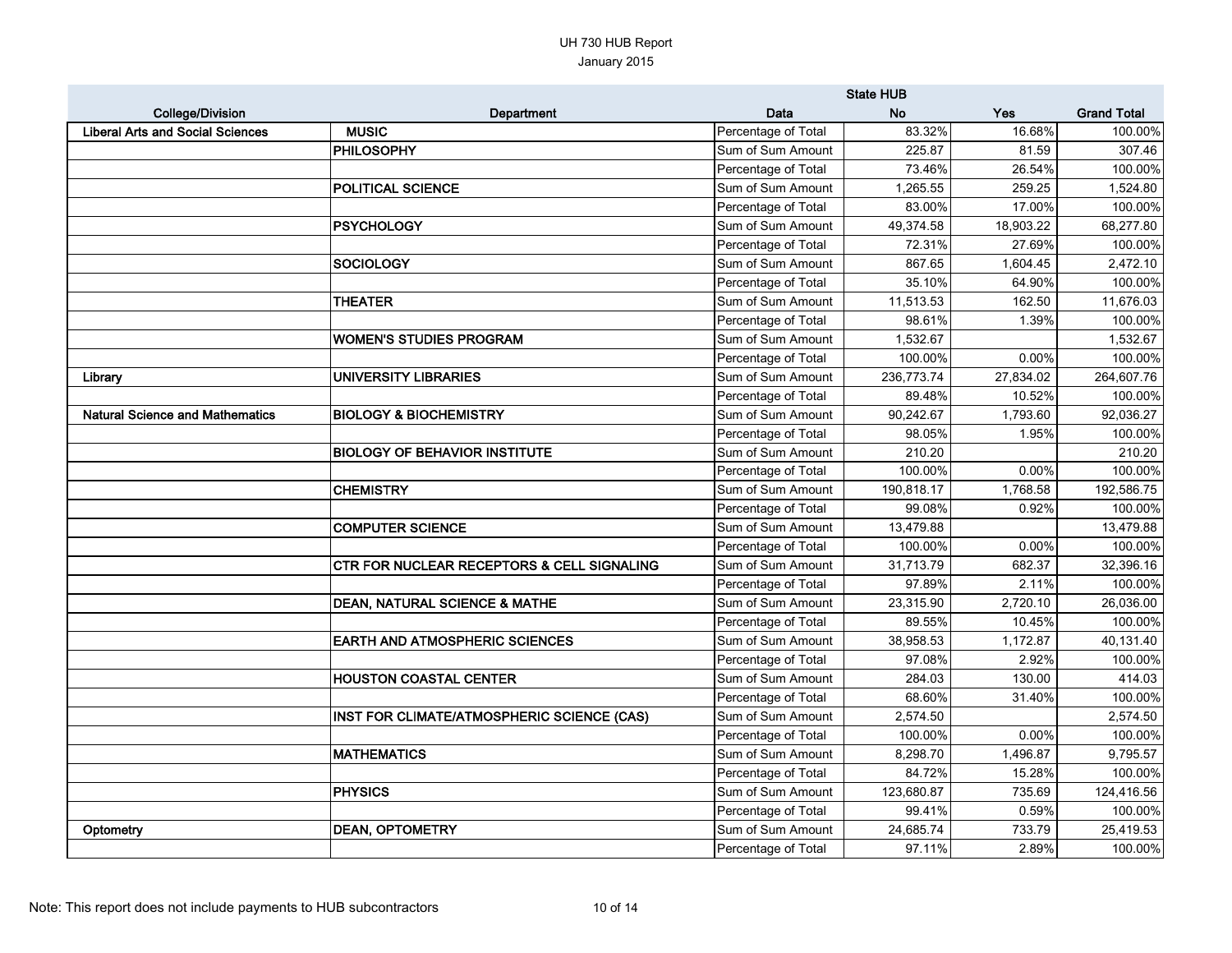|                         |                                             |                     | <b>State HUB</b> |            |                    |
|-------------------------|---------------------------------------------|---------------------|------------------|------------|--------------------|
| <b>College/Division</b> | Department                                  | Data                | <b>No</b>        | <b>Yes</b> | <b>Grand Total</b> |
| Optometry               | <b>OPT VISION SCIENCES</b>                  | Sum of Sum Amount   | 67,714.40        | 117.76     | 67,832.16          |
|                         |                                             | Percentage of Total | 99.83%           | 0.17%      | 100.00%            |
|                         | <b>OPTOMETRY CLINIC</b>                     | Sum of Sum Amount   | 247,223.45       | 4,068.75   | 251,292.20         |
|                         |                                             | Percentage of Total | 98.38%           | 1.62%      | 100.00%            |
| Pharmacy                | <b>CLINICAL PHARMACY &amp; ADMINISTRA</b>   | Sum of Sum Amount   | 25,270.38        | 598.90     | 25,869.28          |
|                         |                                             | Percentage of Total | 97.68%           | 2.32%      | 100.00%            |
|                         | <b>DEAN, PHARMACY</b>                       | Sum of Sum Amount   | 11,970.39        | 5,321.00   | 17,291.39          |
|                         |                                             | Percentage of Total | 69.23%           | 30.77%     | 100.00%            |
|                         | <b>EXPERIENTIAL PROGRAMS</b>                | Sum of Sum Amount   | 41,387.76        | 152.46     | 41,540.22          |
|                         |                                             | Percentage of Total | 99.63%           | 0.37%      | 100.00%            |
|                         | PHAR HEALTH OUTCOMES & POLICY               | Sum of Sum Amount   | 6.98             |            | 6.98               |
|                         |                                             | Percentage of Total | 100.00%          | $0.00\%$   | 100.00%            |
|                         | <b>PHARMACOLOGICAL &amp; PHARMACEUTIC</b>   | Sum of Sum Amount   | 62,818.99        | 4,839.63   | 67,658.62          |
|                         |                                             | Percentage of Total | 92.85%           | 7.15%      | 100.00%            |
|                         | <b>STUDENT SERVICES PHARMACY</b>            | Sum of Sum Amount   | 55.60            | 542.03     | 597.63             |
|                         |                                             | Percentage of Total | 9.30%            | 90.70%     | 100.00%            |
| Research                | <b>ANIMAL CARE OPERATIONS</b>               | Sum of Sum Amount   | 15,825.19        | 233.90     | 16,059.09          |
|                         |                                             | Percentage of Total | 98.54%           | 1.46%      | 100.00%            |
|                         | <b>BUSINESS OPERATIONS &amp; IT</b>         | Sum of Sum Amount   | 8.99             |            | 8.99               |
|                         |                                             | Percentage of Total | 100.00%          | $0.00\%$   | 100.00%            |
|                         | CENTER FOR ADVANCED COMPUTING & DATA SYS    | Sum of Sum Amount   | 30,342.68        | 1,024.30   | 31,366.98          |
|                         |                                             | Percentage of Total | 96.73%           | 3.27%      | 100.00%            |
|                         | <b>CENTER FOR ADVANCED MATERIALS</b>        | Sum of Sum Amount   | 6,486.76         | 1,925.89   | 8,412.65           |
|                         |                                             | Percentage of Total | 77.11%           | 22.89%     | 100.00%            |
|                         | <b>ENVIRONMENT HEALTH &amp; LIFE SAFETY</b> | Sum of Sum Amount   | 635.50           |            | 635.50             |
|                         |                                             | Percentage of Total | 100.00%          | 0.00%      | 100.00%            |
|                         | <b>GRANT DEVELOPMENT</b>                    | Sum of Sum Amount   | 170.64           |            | 170.64             |
|                         |                                             | Percentage of Total | 100.00%          | $0.00\%$   | 100.00%            |
|                         | <b>GRANTS AND CONTRACTS</b>                 | Sum of Sum Amount   | 364.74           |            | 364.74             |
|                         |                                             | Percentage of Total | 100.00%          | 0.00%      | 100.00%            |
|                         | <b>OFFICE OF INTELLECTUAL PROPERTY MGMT</b> | Sum of Sum Amount   | 69,145.89        |            | 69,145.89          |
|                         |                                             | Percentage of Total | 100.00%          | 0.00%      | 100.00%            |
|                         | <b>RESEARCH</b>                             | Sum of Sum Amount   | 5,842.23         | 1,011.94   | 6,854.17           |
|                         |                                             | Percentage of Total | 85.24%           | 14.76%     | 100.00%            |
|                         | <b>RESEARCH INVESTMENT FUND</b>             | Sum of Sum Amount   | 16,180.00        |            | 16,180.00          |
|                         |                                             | Percentage of Total | 100.00%          | 0.00%      | 100.00%            |
|                         | <b>TIMES</b>                                | Sum of Sum Amount   | 23,408.26        | 1,872.06   | 25,280.32          |
|                         |                                             | Percentage of Total | 92.59%           | 7.41%      | 100.00%            |
|                         | TX CTR SUPERCONDUCTIVITY AT UH              | Sum of Sum Amount   | 122,203.17       |            | 122,203.17         |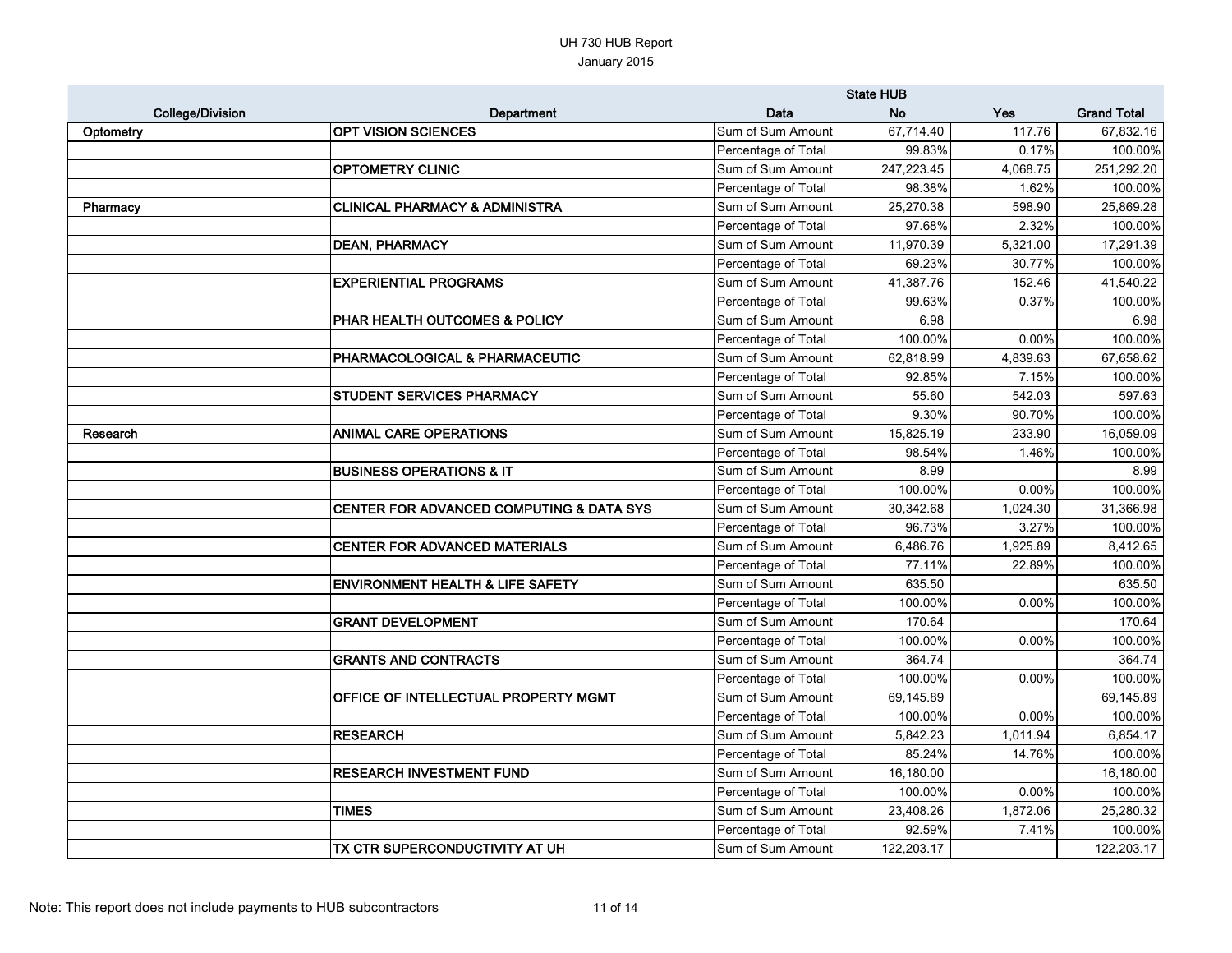|                         |                                             |                     | <b>State HUB</b> |            |                    |
|-------------------------|---------------------------------------------|---------------------|------------------|------------|--------------------|
| <b>College/Division</b> | Department                                  | Data                | <b>No</b>        | <b>Yes</b> | <b>Grand Total</b> |
| Research                | TX CTR SUPERCONDUCTIVITY AT UH              | Percentage of Total | 100.00%          | 0.00%      | 100.00%            |
|                         | TX OBESITY RESEARCH CENTER                  | Sum of Sum Amount   | 806.96           |            | 806.96             |
|                         |                                             | Percentage of Total | 100.00%          | 0.00%      | 100.00%            |
| <b>Student Affairs</b>  | <b>ADMISSIONS</b>                           | Sum of Sum Amount   | 19,707.83        | 3,143.24   | 22,851.07          |
|                         |                                             | Percentage of Total | 86.24%           | 13.76%     | 100.00%            |
|                         | <b>CAMPUS RECREATION</b>                    | Sum of Sum Amount   | 8,555.39         | 3,001.80   | 11,557.19          |
|                         |                                             | Percentage of Total | 74.03%           | 25.97%     | 100.00%            |
|                         | <b>CENTER FOR DIVERSITY &amp; INCLUSION</b> | Sum of Sum Amount   | 427.96           |            | 427.96             |
|                         |                                             | Percentage of Total | 100.00%          | 0.00%      | 100.00%            |
|                         | <b>CENTER FOR LEADERSHIP &amp; FSL</b>      | Sum of Sum Amount   | 1,372.04         |            | 1,372.04           |
|                         |                                             | Percentage of Total | 100.00%          | 0.00%      | 100.00%            |
|                         | CENTER FOR STUDENT INVOLVEMENT              | Sum of Sum Amount   | 4,069.19         | 7,576.56   | 11,645.75          |
|                         |                                             | Percentage of Total | 34.94%           | 65.06%     | 100.00%            |
|                         | <b>CENTER FOR STUDENT MEDIA</b>             | Sum of Sum Amount   | 12,156.36        | 86.98      | 12,243.34          |
|                         |                                             | Percentage of Total | 99.29%           | 0.71%      | 100.00%            |
|                         | <b>CENTER FOR STUDENTS W/DISABILITIES</b>   | Sum of Sum Amount   | 2,946.92         | 2.84       | 2,949.76           |
|                         |                                             | Percentage of Total | 99.90%           | 0.10%      | 100.00%            |
|                         | CHILDREN'S LEARNING CENTER                  | Sum of Sum Amount   | 5,005.64         | 774.97     | 5,780.61           |
|                         |                                             | Percentage of Total | 86.59%           | 13.41%     | 100.00%            |
|                         | <b>COUNSELING AND PSYCH SVCS</b>            | Sum of Sum Amount   | 462.35           | 1,545.00   | 2,007.35           |
|                         |                                             | Percentage of Total | 23.03%           | 76.97%     | 100.00%            |
|                         | <b>DEAN OF STUDENTS</b>                     | Sum of Sum Amount   | 3,481.68         | 54,056.93  | 57,538.61          |
|                         |                                             | Percentage of Total | 6.05%            | 93.95%     | 100.00%            |
|                         | <b>ENROLLMENT MANAGEMENT SERVICES</b>       | Sum of Sum Amount   | 1,760.73         | 105.71     | 1,866.44           |
|                         |                                             | Percentage of Total | 94.34%           | 5.66%      | 100.00%            |
|                         | <b>ENROLLMENT MGMT PROD SUPPORT</b>         | Sum of Sum Amount   | 166.69           | 271.43     | 438.12             |
|                         |                                             | Percentage of Total | 38.05%           | 61.95%     | 100.00%            |
|                         | <b>OFFICE OF THE UNIVERSITY REGISTRAR</b>   | Sum of Sum Amount   | 6,848.69         |            | 6,848.69           |
|                         |                                             | Percentage of Total | 100.00%          | 0.00%      | 100.00%            |
|                         | <b>RELIGION CENTER</b>                      | Sum of Sum Amount   | 1,313.40         |            | 1,313.40           |
|                         |                                             | Percentage of Total | 100.00%          | 0.00%      | 100.00%            |
|                         | <b>SCHOLARSHIPS AND FINANCIAL AID</b>       | Sum of Sum Amount   | 6,589.49         |            | 6,589.49           |
|                         |                                             | Percentage of Total | 100.00%          | 0.00%      | 100.00%            |
|                         | <b>STU COMMUNICATION &amp; MARKETING</b>    | Sum of Sum Amount   | 172.37           |            | 172.37             |
|                         |                                             | Percentage of Total | 100.00%          | 0.00%      | 100.00%            |
|                         | <b>STUDENT AFFAIRS</b>                      | Sum of Sum Amount   | 2,508.83         | 248.50     | 2,757.33           |
|                         |                                             | Percentage of Total | 90.99%           | 9.01%      | 100.00%            |
|                         | <b>STUDENT AFFAIRS IT SERVICES</b>          | Sum of Sum Amount   | 38.97            |            | 38.97              |
|                         |                                             | Percentage of Total | 100.00%          | $0.00\%$   | 100.00%            |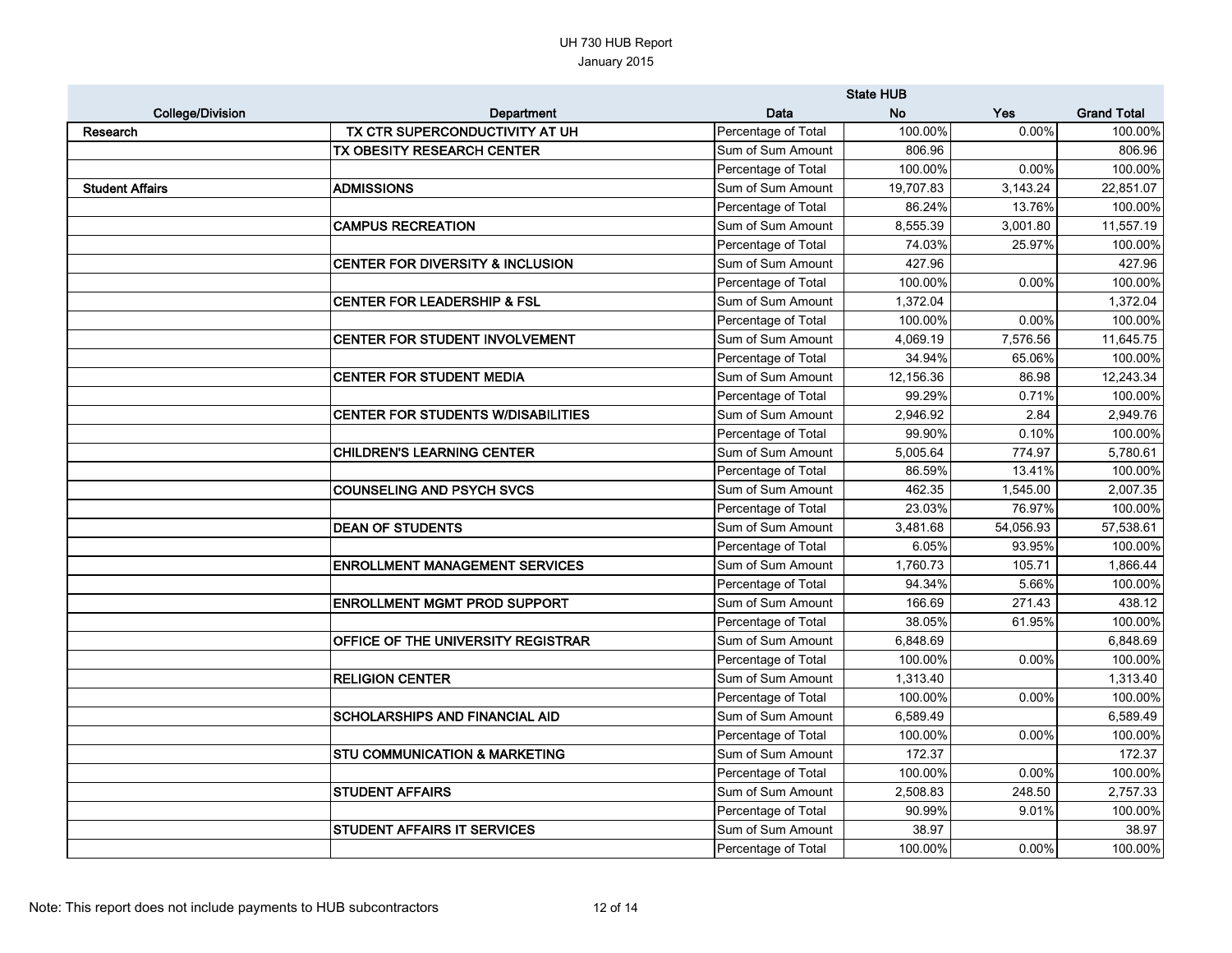|                                  |                                              |                     | <b>State HUB</b> |            |                    |  |  |
|----------------------------------|----------------------------------------------|---------------------|------------------|------------|--------------------|--|--|
| <b>College/Division</b>          | Department                                   | Data                | <b>No</b>        | <b>Yes</b> | <b>Grand Total</b> |  |  |
| <b>Student Affairs</b>           | <b>STUDENT CENTER</b>                        | Sum of Sum Amount   | 203,902.04       | 5,388.04   | 209,290.08         |  |  |
|                                  |                                              | Percentage of Total | 97.43%           | 2.57%      | 100.00%            |  |  |
|                                  | <b>STUDENT HEALTH CENTER</b>                 | Sum of Sum Amount   | 31,144.39        | 19,946.34  | 51,090.73          |  |  |
|                                  |                                              | Percentage of Total | 60.96%           | 39.04%     | 100.00%            |  |  |
|                                  | <b>STUDENT HOUSING - RESID LIFE (PH)</b>     | Sum of Sum Amount   | 41,953.67        | 5,531.90   | 47,485.57          |  |  |
|                                  |                                              | Percentage of Total | 88.35%           | 11.65%     | 100.00%            |  |  |
|                                  | UNIVERSITY CAREER SERVICES                   | Sum of Sum Amount   | 997.00           | 3,346.61   | 4,343.61           |  |  |
|                                  |                                              | Percentage of Total | 22.95%           | 77.05%     | 100.00%            |  |  |
|                                  | <b>URBAN EXPERIENCE VPSA</b>                 | Sum of Sum Amount   | 23.88            | 242.83     | 266.71             |  |  |
|                                  |                                              | Percentage of Total | 8.95%            | 91.05%     | 100.00%            |  |  |
|                                  | <b>VETERAN SERVICES</b>                      | Sum of Sum Amount   | 1,436.19         | 409.19     | 1,845.38           |  |  |
|                                  |                                              | Percentage of Total | 77.83%           | 22.17%     | 100.00%            |  |  |
|                                  | <b>WELLNESS CENTER</b>                       | Sum of Sum Amount   | 520.76           | 294.58     | 815.34             |  |  |
|                                  |                                              | Percentage of Total | 63.87%           | 36.13%     | 100.00%            |  |  |
|                                  | <b>WOMEN &amp; GENDER RESOURCE CENTER</b>    | Sum of Sum Amount   | 500.00           |            | 500.00             |  |  |
|                                  |                                              | Percentage of Total | 100.00%          | 0.00%      | 100.00%            |  |  |
| <b>Technology</b>                | <b>CENTER FOR FUTURE OF HEALTH</b>           | Sum of Sum Amount   | 121.27           |            | 121.27             |  |  |
|                                  |                                              | Percentage of Total | 100.00%          | 0.00%      | 100.00%            |  |  |
|                                  | <b>CENTER FOR TECHNOLOGY LITERACY</b>        | Sum of Sum Amount   | 6,335.86         | 4,843.80   | 11,179.66          |  |  |
|                                  |                                              | Percentage of Total | 56.67%           | 43.33%     | 100.00%            |  |  |
|                                  | <b>CONSTRUCTION MANAGEMENT</b>               | Sum of Sum Amount   | 3,762.60         | 244.20     | 4,006.80           |  |  |
|                                  |                                              | Percentage of Total | 93.91%           | 6.09%      | 100.00%            |  |  |
|                                  | <b>CTR FOR INFO SCRTY, RES &amp; EDU</b>     | Sum of Sum Amount   | 1,502.71         |            | 1,502.71           |  |  |
|                                  |                                              | Percentage of Total | 100.00%          | 0.00%      | 100.00%            |  |  |
|                                  | <b>DEAN, TECHNOLOGY</b>                      | Sum of Sum Amount   | 29,066.58        | 1,472.61   | 30,539.19          |  |  |
|                                  |                                              | Percentage of Total | 95.18%           | 4.82%      | 100.00%            |  |  |
|                                  | <b>ENGINEERING TECHNOLOGY</b>                | Sum of Sum Amount   | 4,598.47         | 236.96     | 4,835.43           |  |  |
|                                  |                                              | Percentage of Total | 95.10%           | 4.90%      | 100.00%            |  |  |
|                                  | HUMAN DEVELOP AND CONSUMER SCI               | Sum of Sum Amount   | 319.65           | 505.50     | 825.15             |  |  |
|                                  |                                              | Percentage of Total | 38.74%           | 61.26%     | 100.00%            |  |  |
|                                  | <b>INFORMATION &amp; LOGISTICS TECH</b>      | Sum of Sum Amount   | 3,837.28         | 1,804.37   | 5,641.65           |  |  |
|                                  |                                              | Percentage of Total | 68.02%           | 31.98%     | 100.00%            |  |  |
| Univ Marketing, Comm & Media Rel | MARKETING-UNIV MKT, COMM & MEDIA REL         | Sum of Sum Amount   | 437,372.18       | 1,238.56   | 438,610.74         |  |  |
|                                  |                                              | Percentage of Total | 99.72%           | 0.28%      | 100.00%            |  |  |
|                                  | <b>MEDIA RELATIONS</b>                       | Sum of Sum Amount   | 4,758.60         |            | 4,758.60           |  |  |
|                                  |                                              | Percentage of Total | 100.00%          | 0.00%      | 100.00%            |  |  |
|                                  | <b>VC/VP UNIV MKTG, COMM &amp; MEDIA REL</b> | Sum of Sum Amount   | 1,951.10         | 245.59     | 2,196.69           |  |  |
|                                  |                                              | Percentage of Total | 88.82%           | 11.18%     | 100.00%            |  |  |
| <b>University Advancement</b>    | <b>ADVANCEMENT STRATEGIC INITIATIVES</b>     | Sum of Sum Amount   | 5,200.00         | 3,539.00   | 8,739.00           |  |  |